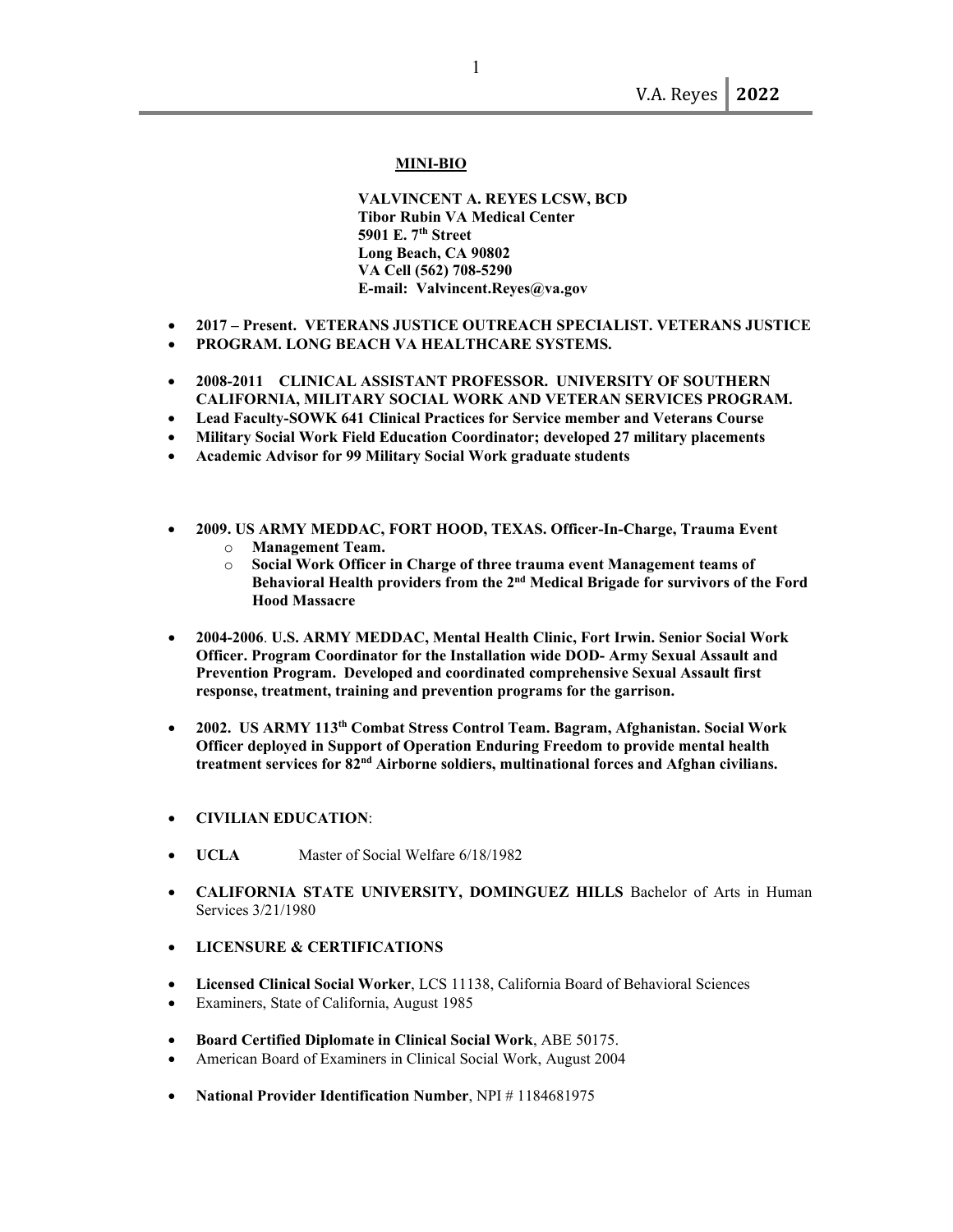### • **BOOK CHAPTER**

- **Reyes, V**. (August 2012) Enhancing Resiliency Through Innovative Outdoor Adventure and Community based programs. *War Trauma and Its Wake. Expanding the Circle of Healing.*  By Raymond M. Scurfield and Katherine T. Platoni (Eds.) Routledge.
	- **REFEREED PROFESSIONAL PUBLICATIONS**
- **Reyes, V.** (2011)"Treating Combat Veterans with PTSD," Clinical Update. California Society for Clinical Social Work, Volume XL, Number 8

**Weiss, E.L., Coll, J.E., Reyes, V.& Salazar-Nocito, D., & Dyer, D**. (2011-2012). Military families and combat veteran posttraumatic stress disorder: A family therapy approach based on resilience and military culture. *Illinois Child Welfare Journal,* 6 (1), 1-16.

- **Weiss, E.L., Coll, J.E., Reyes,V., & Krill,K**.(2011,July) A Narrative Approach to Fostering Resilience In Military Families of Combat PTSD Veterans. *Conference Proceedings: 50th Anniversary of the International Conference for the Advanced Professional Practice of Clinical Social Work.*
- **Reyes, V., Decoster, V**. (2009)"Wars Effects on the Children of Deployed Parents." *NASW Intersections* In Practice Annual Bulletin on Social Work and the Military. Issue received the APEX Award For Special Purpose Brochures, Manuals & Reports.

**Reyes, V., Hicklin, T.** (2005) "Anger In The Combat Zone," Military Medicine, Vol. 170. P. 483-487.

#### • **MANUSCRIPTS IN REVIEW**

**Coll, J., Weiss, E., Reyes,V.** "Examination of Alcohol Expectancies, Motivational Factors, Perceived Risk of Harm and Gender on Problem Drinking of College Students."*College Student Journal.*

# • **MOST RECENT PEER REVIEWED CONFERENCE PRESENTATION:**

**Mitchell, M., Reyes, V., Graeser, N. Wright. " PTSD and Moral Injury."** Loyola Marymount University, (2015 June)

# • **COMMUNITY CONSULTANT**

Urban Peace Academy; Los Angeles Violence Intervention Training Academy, PTSD Instructor (2011 to present)

Los City Mayor Eric Garcetti, Office of Veterans Affairs, Strategic Planning Committee Member (January 2014.)

Los Angeles Veterans Collaborative. ( 2012 to present.)

# • **CIVILIAN HONORS**

2013 NASW California Social Worker of the Year

2013 NASW Military Social Worker of the Year

2013 Social Worker of the Year, National Association of Social Workers, California Chapter – Region H